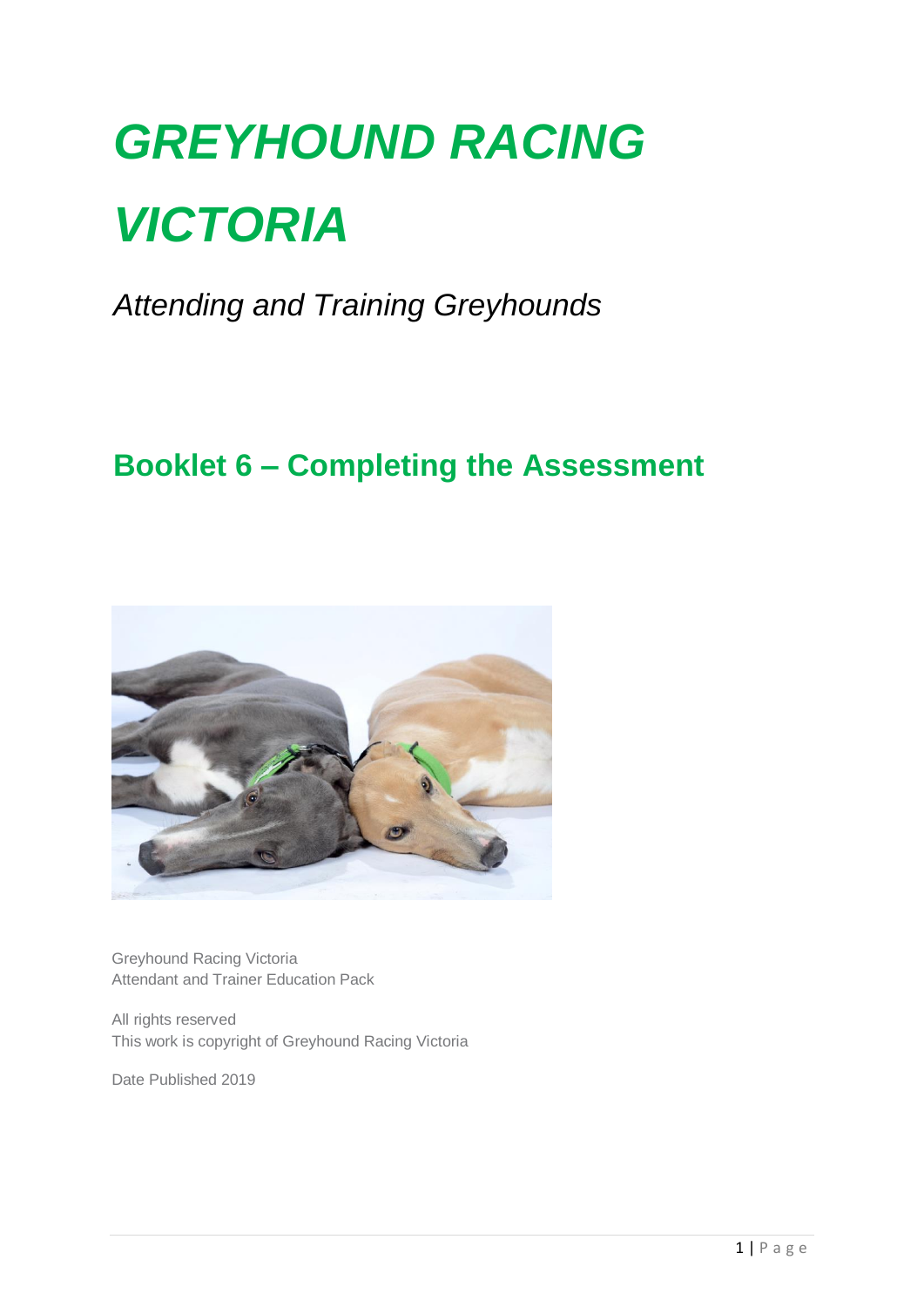This is the sixth in a series of booklets that support you in attending and training racing greyhounds.

- Booklet 1: Introduction
- Booklet 2: Greyhound Basics
- Booklet 3: At the Race Track Kennelling, Preparing for Racing, Boxing and Catching
- Booklet 4: At the Race Track After the Race
- Booklet 5: Occupational Health and Safety
- **Booklet 6: Completing the Assessment**
- Booklet 7: Setting Up an Optimal Training Environment
- Booklet 8: Greyhound Health
- Booklet 9: Education and Training
- Booklet 10: Nominating
- Booklet 11: Preparing a Greyhound for Re-Homing
- Booklet 12: The Public Trainer
- Booklet 13: Advanced Knowledge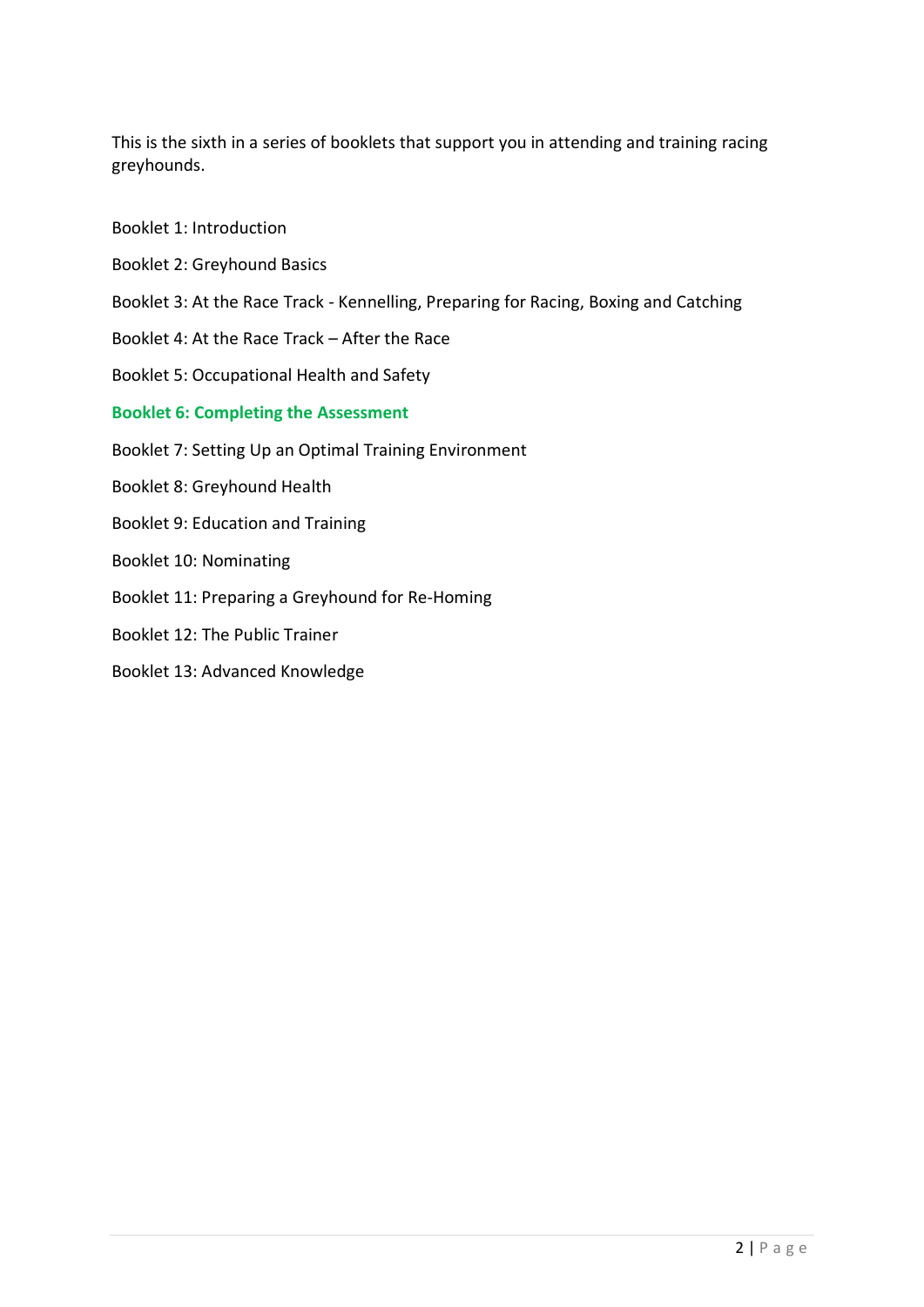## **The assessment process**

Now you have learned about the greyhound racing industry, we hope that your interest has been sparked and that your involvement in the sport of greyhound racing will continue to develop into a life-long passion.

#### **6.1 Competency unit assessment**

Formal completion of this Level 1 Competency Unit is required before you are allowed to register as an 'Attendant'. If this is your plan, you will need to fill out an 'Application to become an Attendant' form and submit it to GRV, along with your completion of the assessment questions for this competency level. The minimum age if 14. If you are under 18 you will also require a Guardian Approval for Minor Consent.

You will also need to arrange for a practical assessment.

If you have any questions regarding registration or completion of this Level 1 Competency Unit, please call our Racing Services and Registrations Department on (03) 8329 1100

#### **6.2 Practical assessment**

It is very important that both attendants and trainers are competent when it comes to handling a greyhound at a race meeting. The short time frames for preparing a greyhound for a race, loading

it into the starting boxes, and even presenting it for kennelling mean that everyone must be experienced with the relevant equipment, and can handle a greyhound safely.

You will have to demonstrate that you can:

- properly fit a collar and lead to a greyhound;
- walk a greyhound safely in the presence of other greyhounds;
- properly fit a racing muzzle;
- demonstrate that you can fit and remove a race rug;
- load a greyhound properly into the starting boxes; and
- catch a greyhound.

Practical assessments will be supervised by the Stewards at a time nominated by them. You will need to contact the Racing Services and Registrations Department to make a suitable time for a practical test.

Prior to the test, it is strongly recommended that you get as much experience as possible, handling greyhounds of varying temperaments. Being used to walking excitable greyhounds or loading difficult dogs into the starting boxes will make you more confident and give you an increased range of skills when faced with a difficult situation.

#### **6.3 Multiple choice test**

You are also required to take an online assessment with automatic questions generated. These questions are aligned to the Competency Units (Booklets 1-6) you will have read.